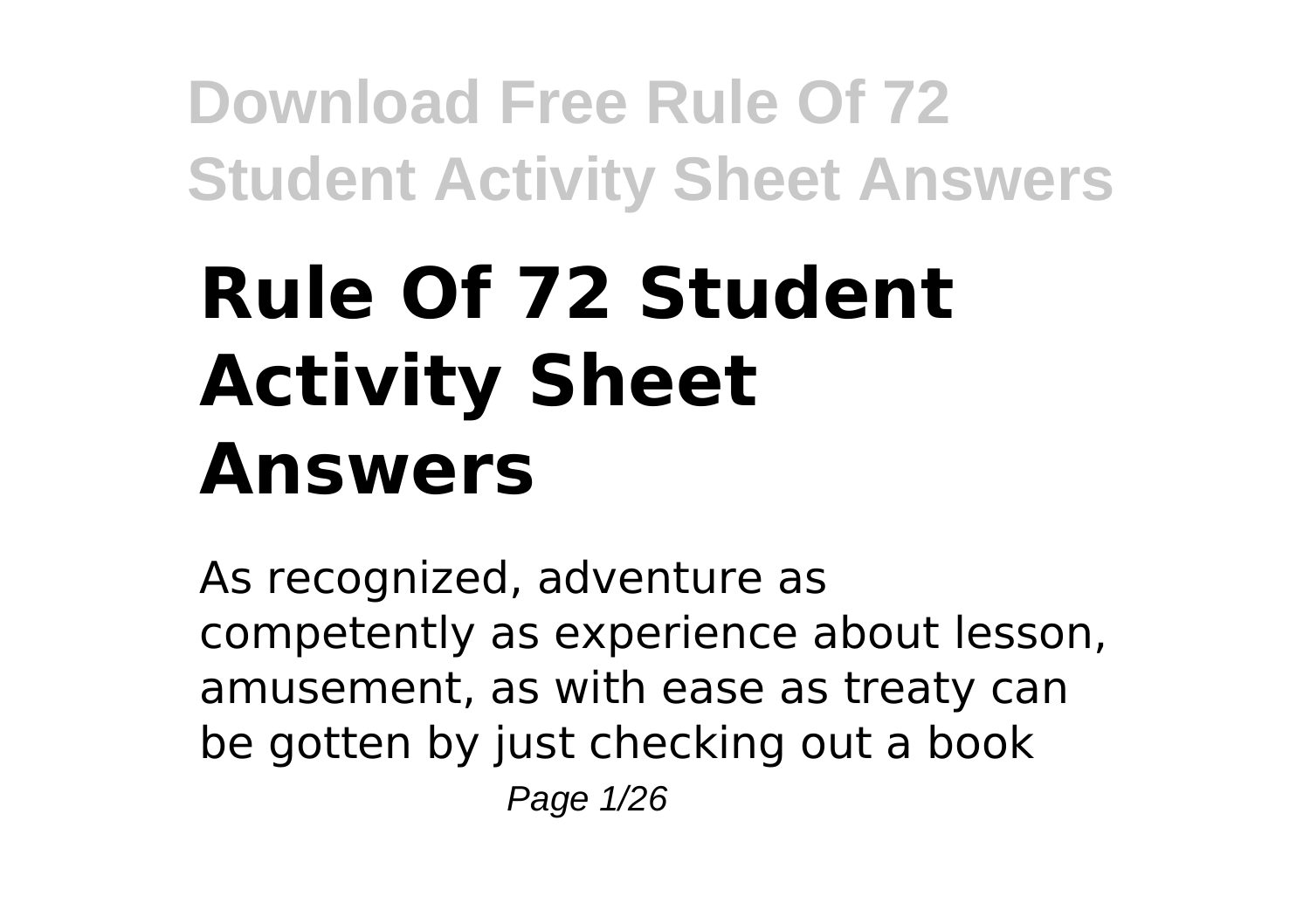**rule of 72 student activity sheet answers** as a consequence it is not directly done, you could endure even more not far off from this life, going on for the world.

We offer you this proper as without difficulty as simple artifice to acquire those all. We present rule of 72 student

Page 2/26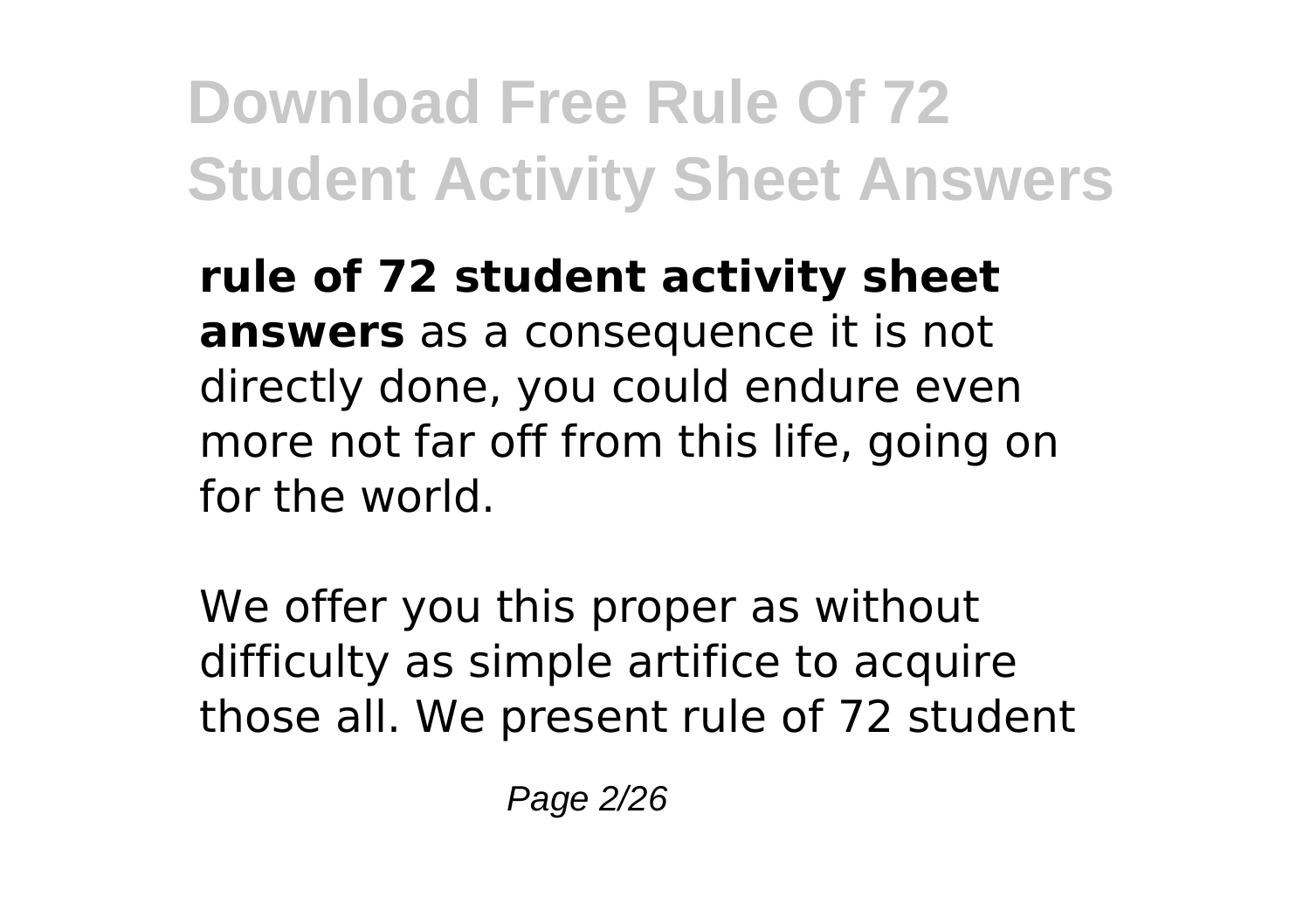activity sheet answers and numerous ebook collections from fictions to scientific research in any way. in the course of them is this rule of 72 student activity sheet answers that can be your partner.

The legality of Library Genesis has been in question since 2015 because it

Page 3/26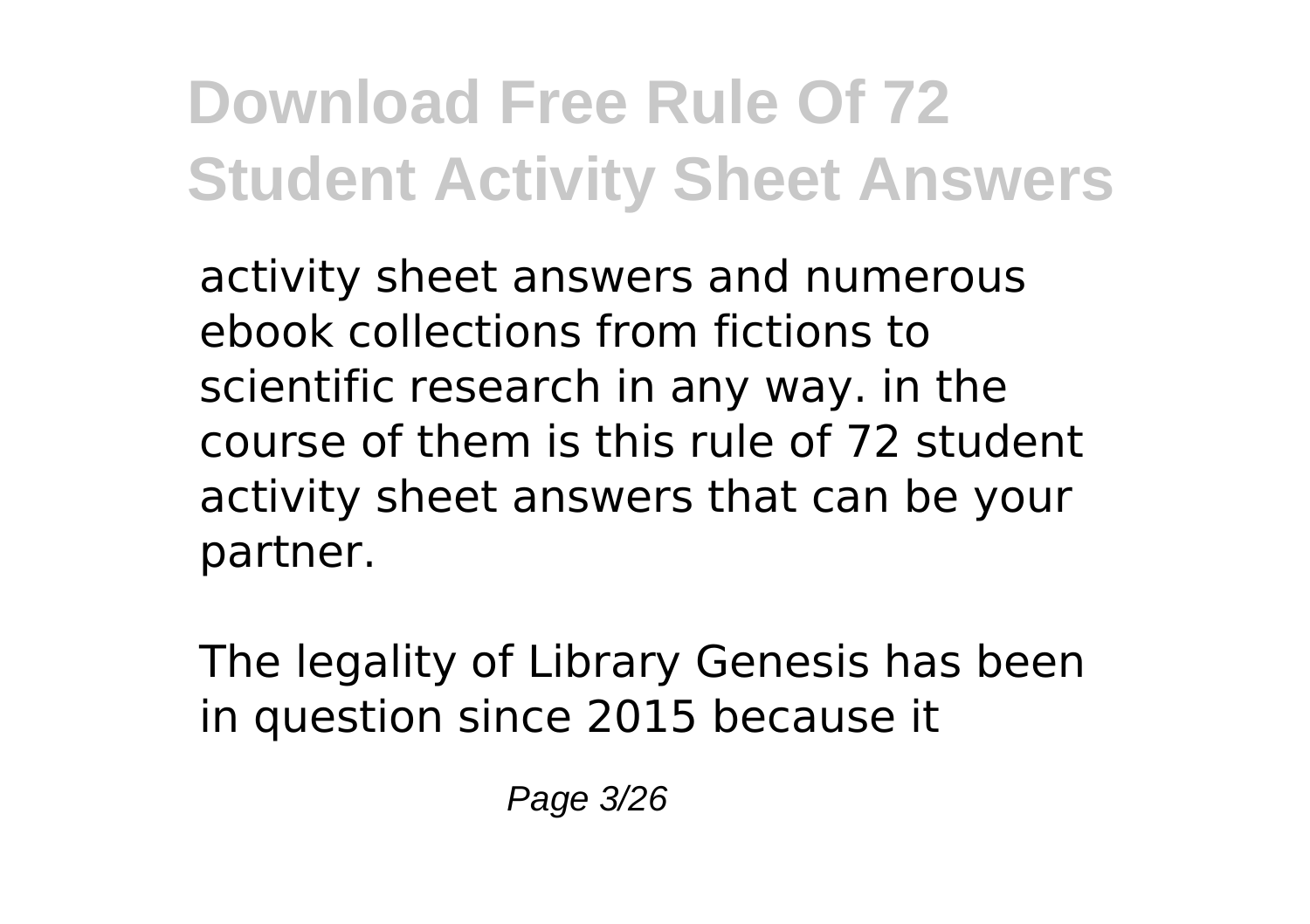allegedly grants access to pirated copies of books and paywalled articles, but the site remains standing and open to the public.

### **Rule Of 72 Student Activity**

The form must contain specific information concerning the activity and date, be signed by the supervising

Page 4/26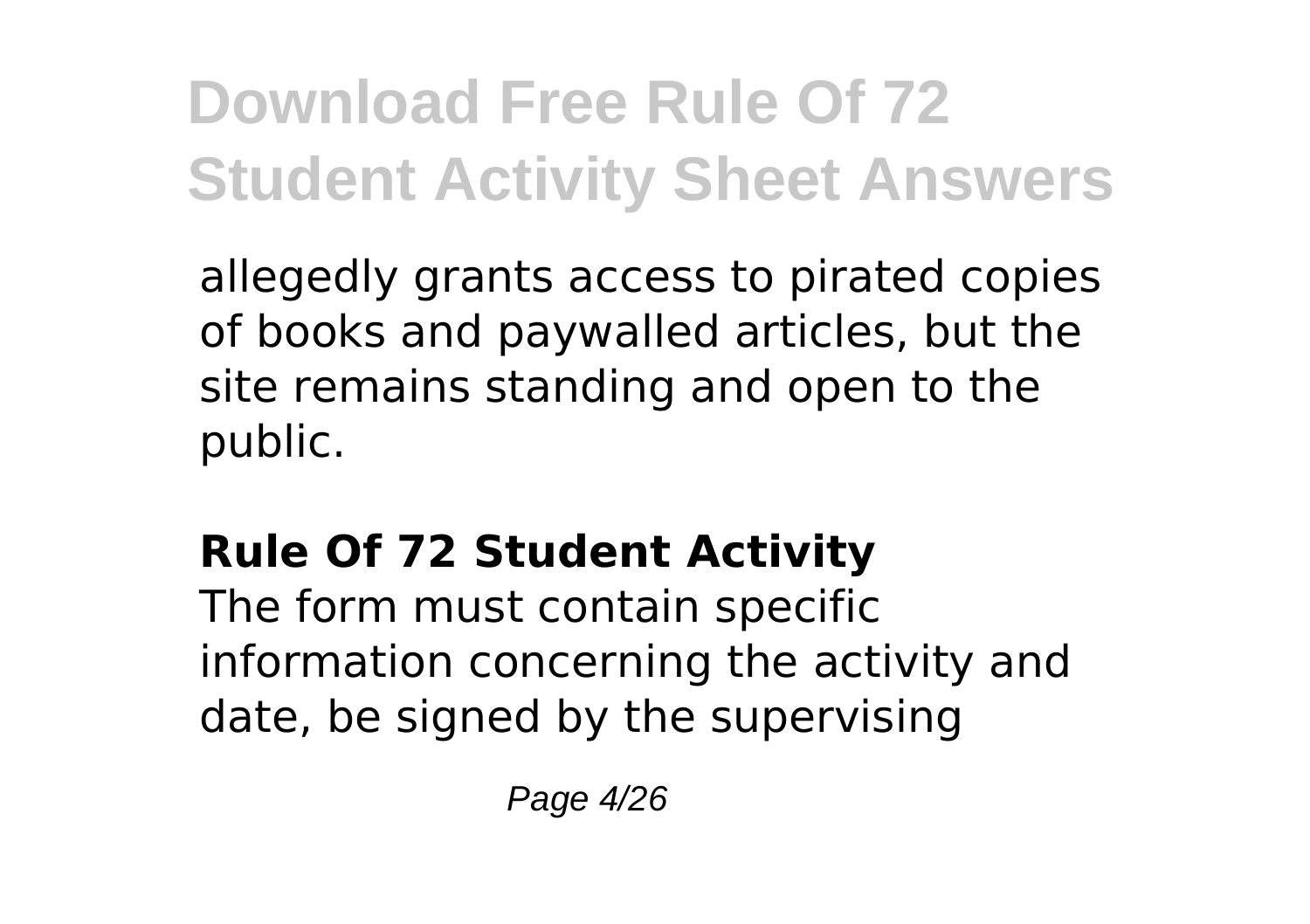faculty or staff member, and be submitted by the student at least one week in advance to the individual instructors of the student's classes. ... See the Flexible Attendance Guidelines at the Access Center website and at Rule 72. STUDENT ...

### **Academic Regulations | Office of the**

Page 5/26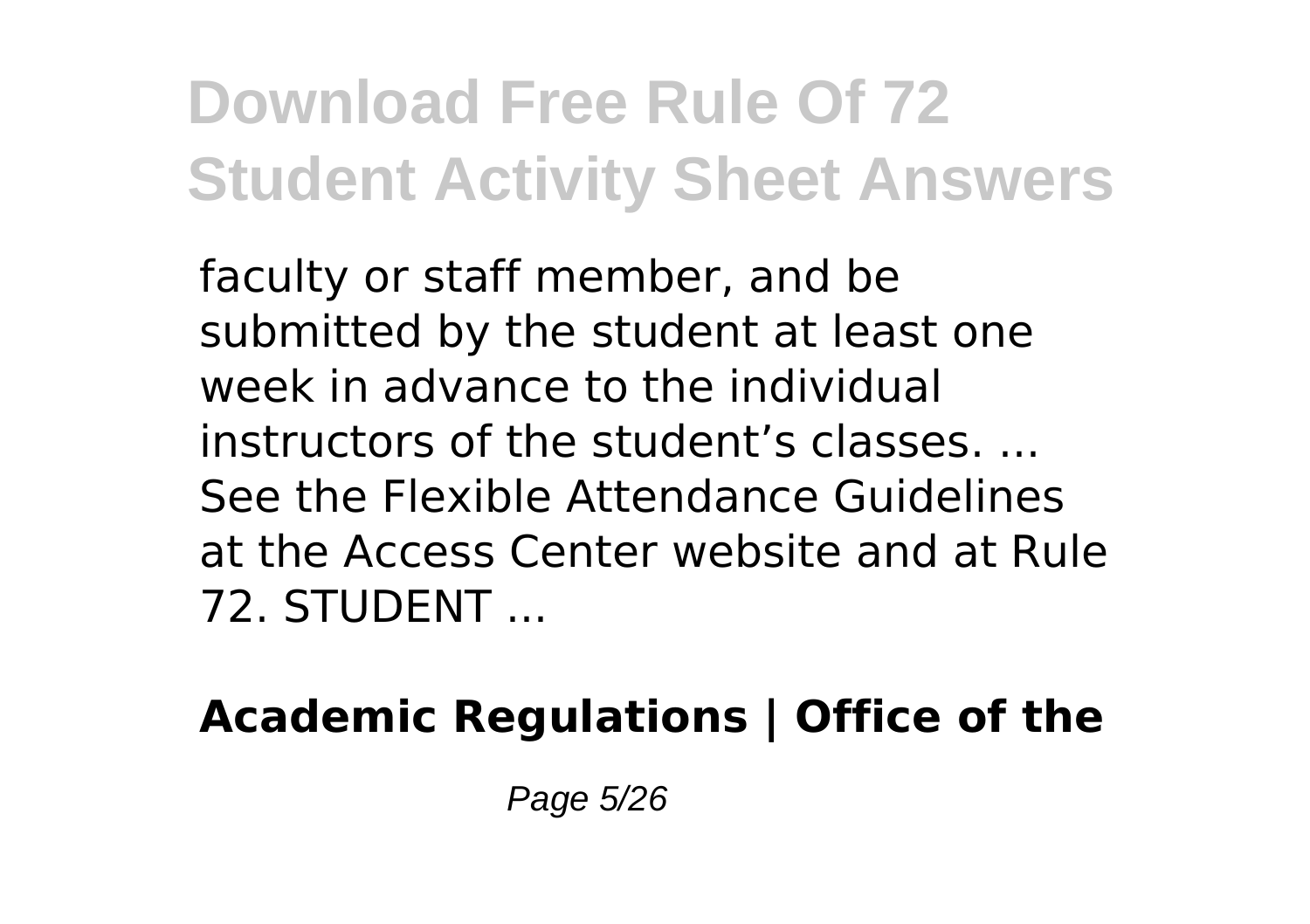### **Registrar**

The SPARK curriculum has demonstrated the ability to improve student activity levels, increase the number of minutes of vigorous- or moderate-intensity physical activity for students, and provide sustainable and positive change in a school district (Myers-Schieffer and Thomas, 2012). ... Only 37 states (72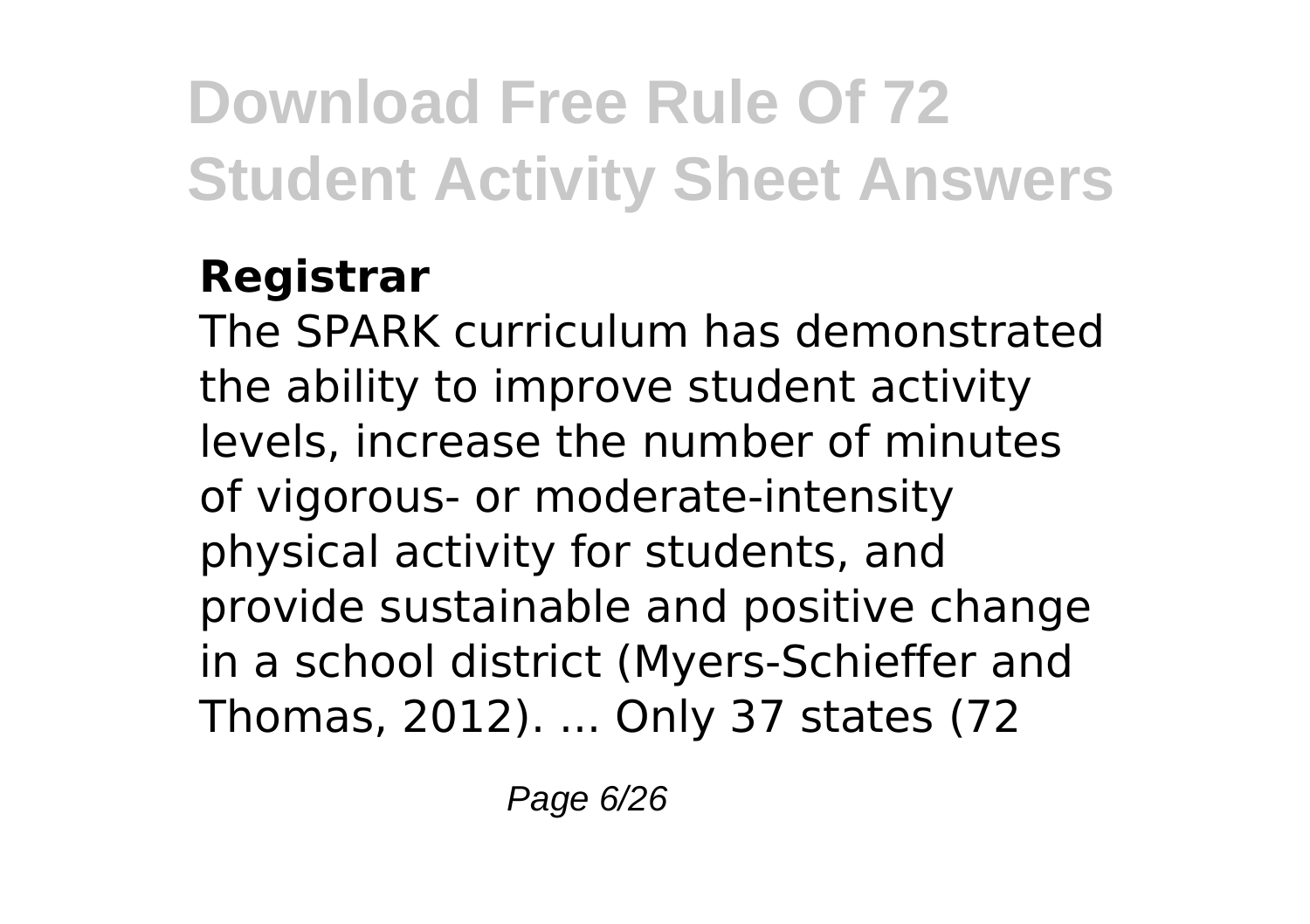percent) have a requirement for ...

### **Read "Educating the Student Body: Taking Physical Activity and Physical ...**

Q. May a student or a team representing a member school in an activity in which the school is registered with the OSAA participate in an organized practice or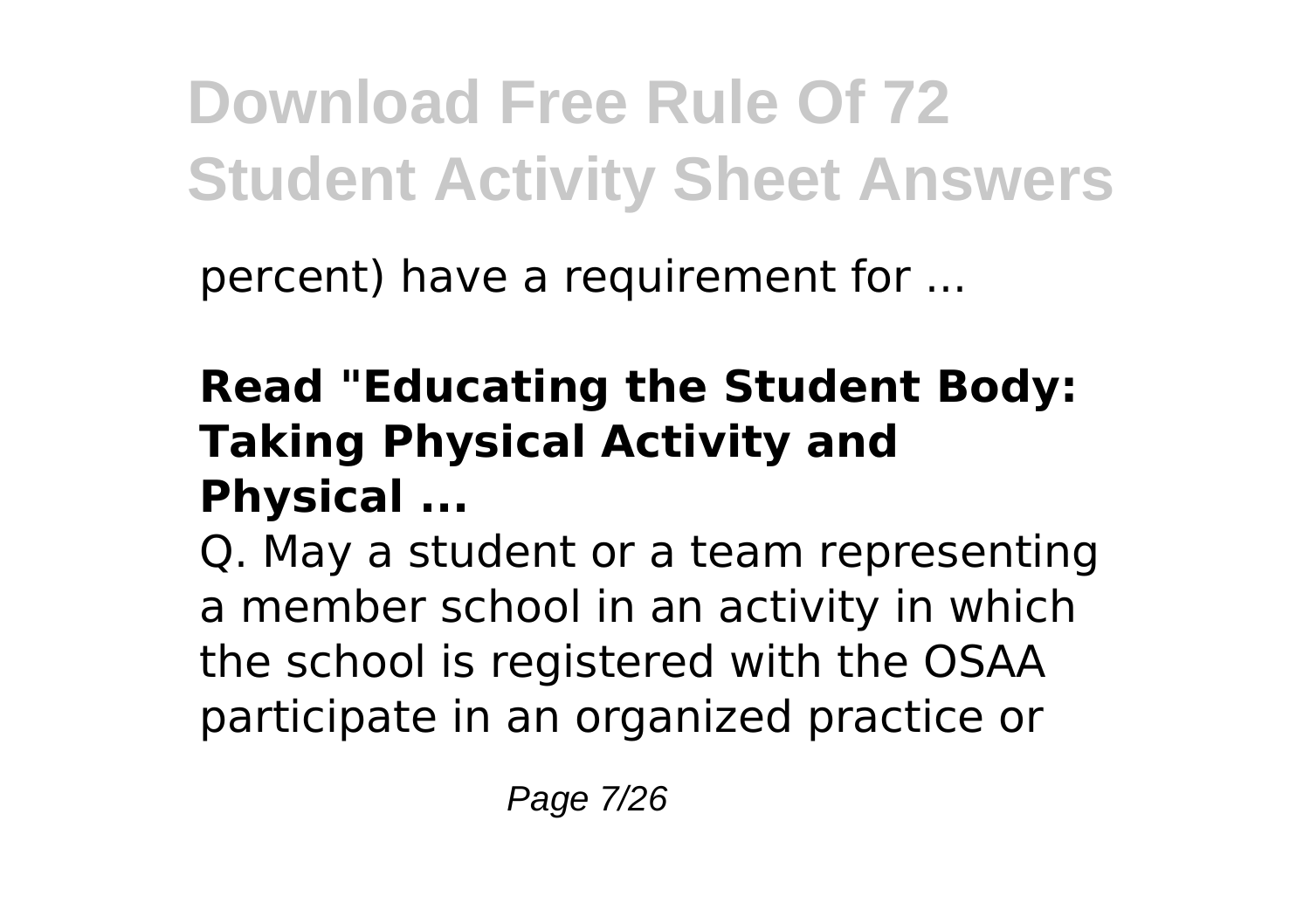contest against a student or a team of a college, university, community college, non-high school club, or alumni in contact sports (football, wrestling and soccer)? A. No. 2. Q.

#### **OSAA - Handbook**

Supplemental rules of the supreme court under the state government were first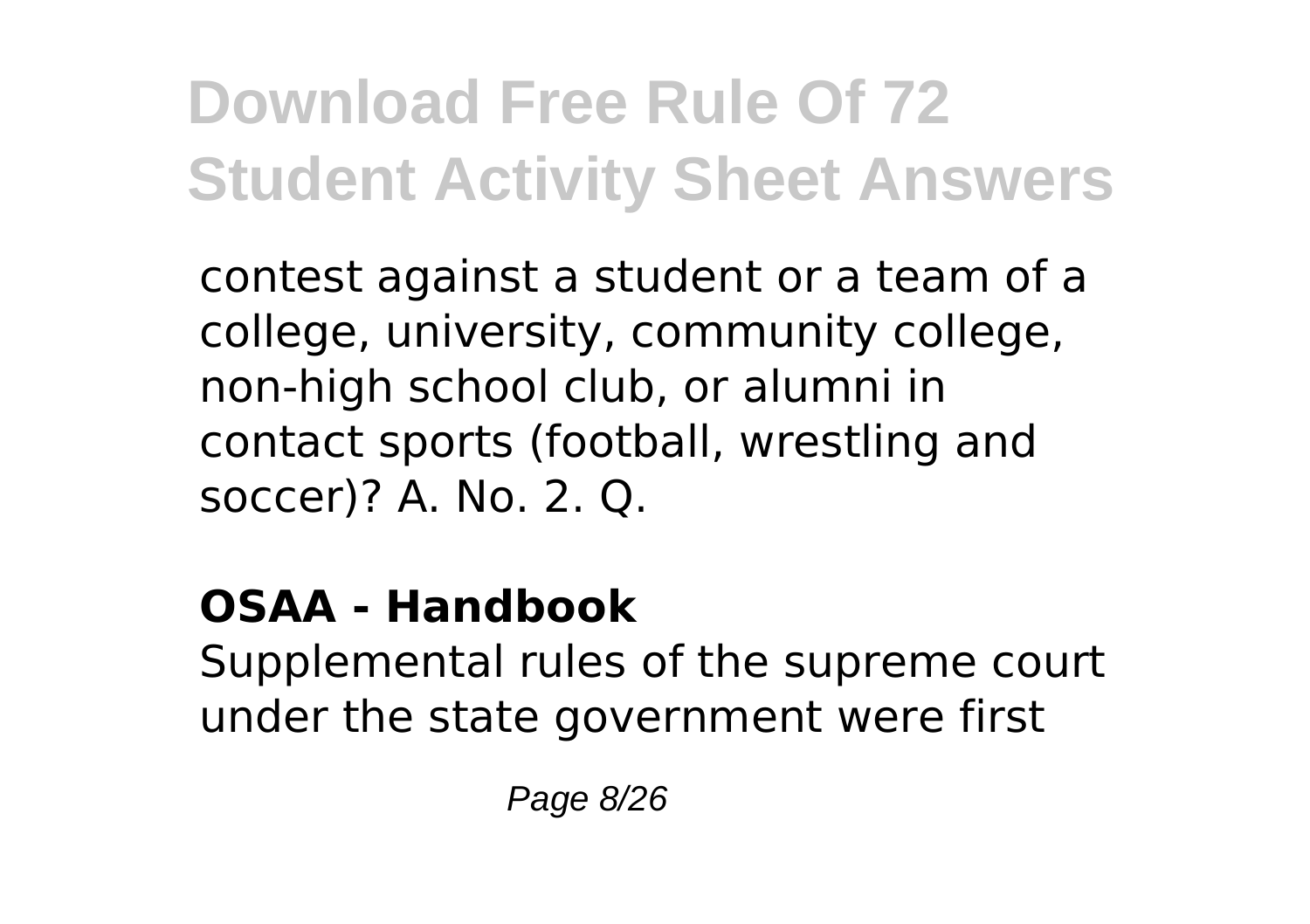promulgated in 1865. They first appeared in printed form in Volume 3 of Nevada Reports (1867). There were 23 original rules, with rule 24 being added in 1874. Amendments were few, rule 11 being amended in 1874 and rule 15 being amended in 1873.

#### **Supreme Court Rules - Nevada**

Page 9/26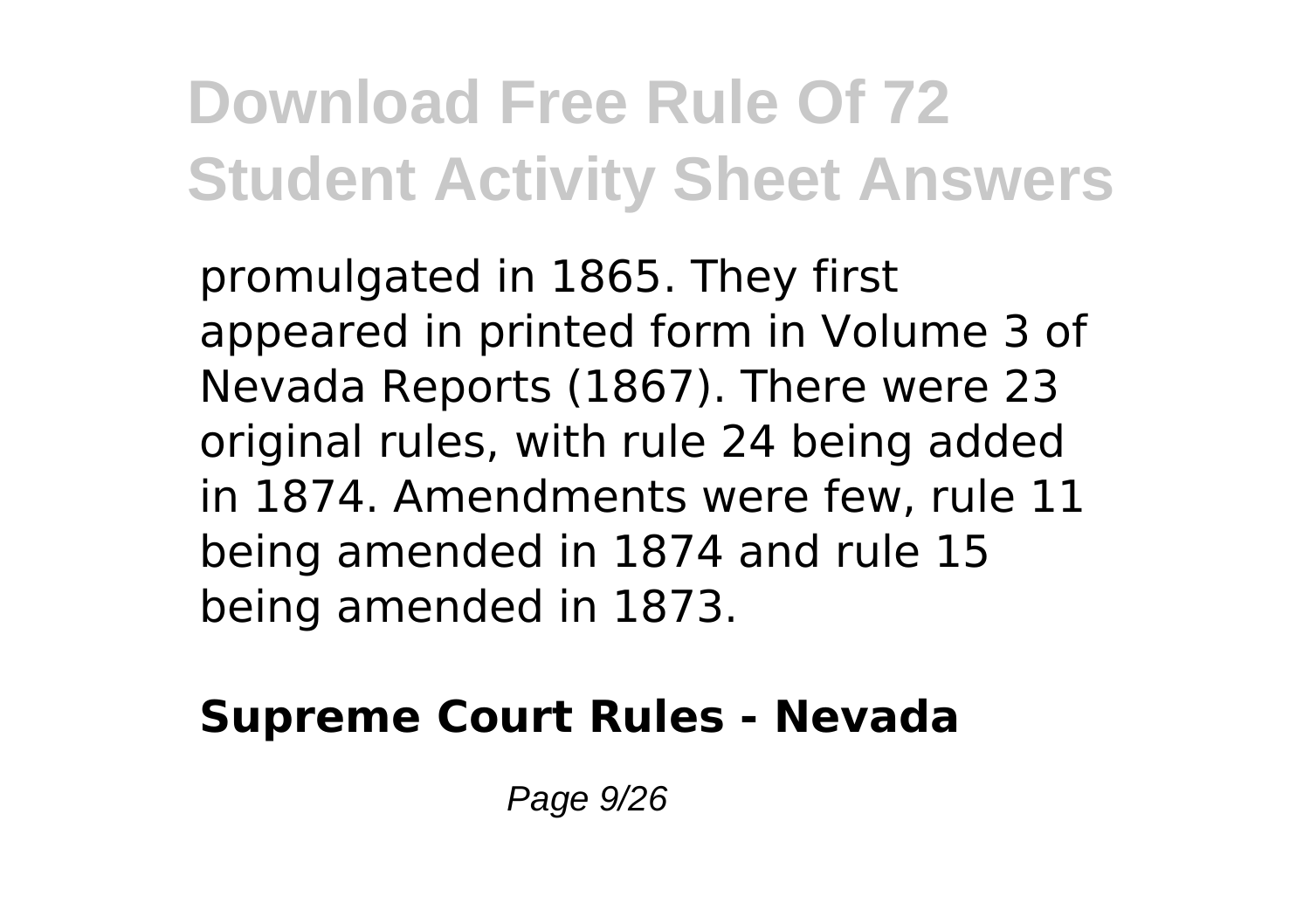### **Legislature**

Colonialism is a practice or policy of control by one people or power over other people or areas, often by establishing colonies and generally with the aim of economic dominance. In the process of colonisation, colonisers may impose their religion, language, economics, and other cultural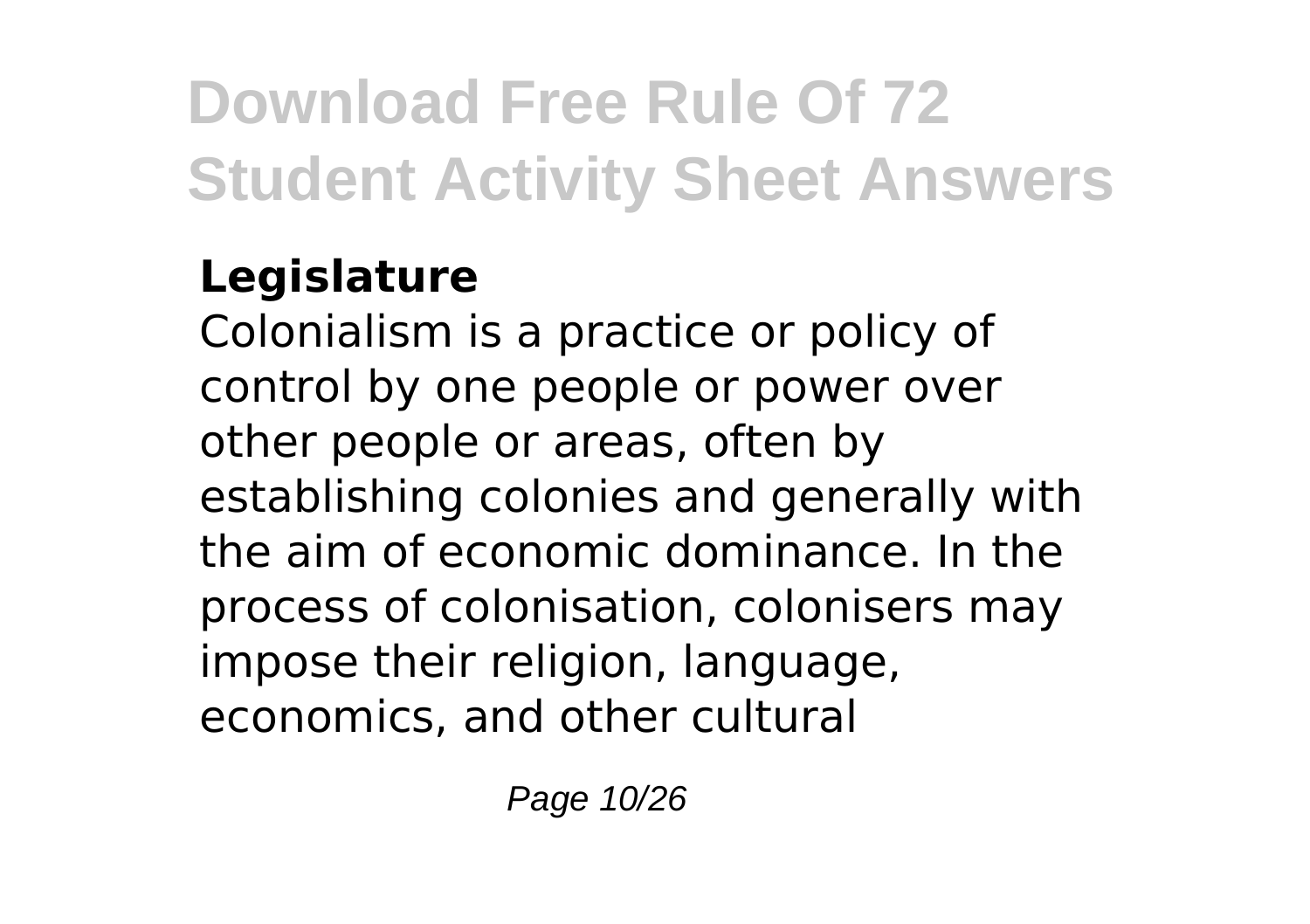practices.The foreign administrators rule the territory in pursuit of their interests, seeking to benefit ...

### **Colonialism - Wikipedia**

Federal Insurance Company (1999) 72 Cal.App. 4th 1422 [86 Cal.Rptr.2d 20], the court held that subparagraph (C)(3) was violated when a member, retained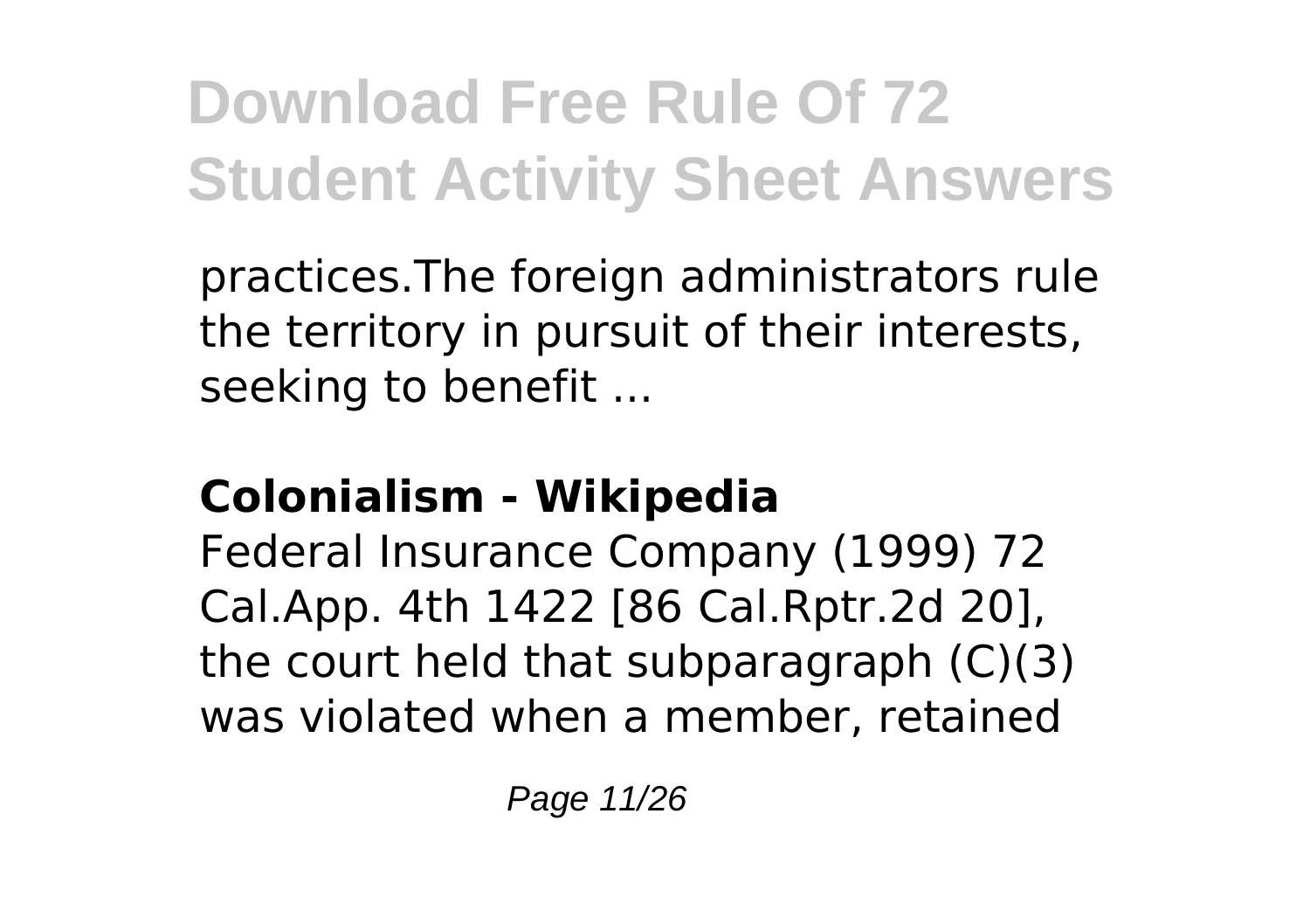by an insurer to defend one suit, and while that suit was still pending, filed a direct action against the same insurer in an unrelated action without securing the insurer's consent ...

#### **Rule 3-310 Avoiding the Representation of Adverse Interests** § 668.72: Nature of educational

Page 12/26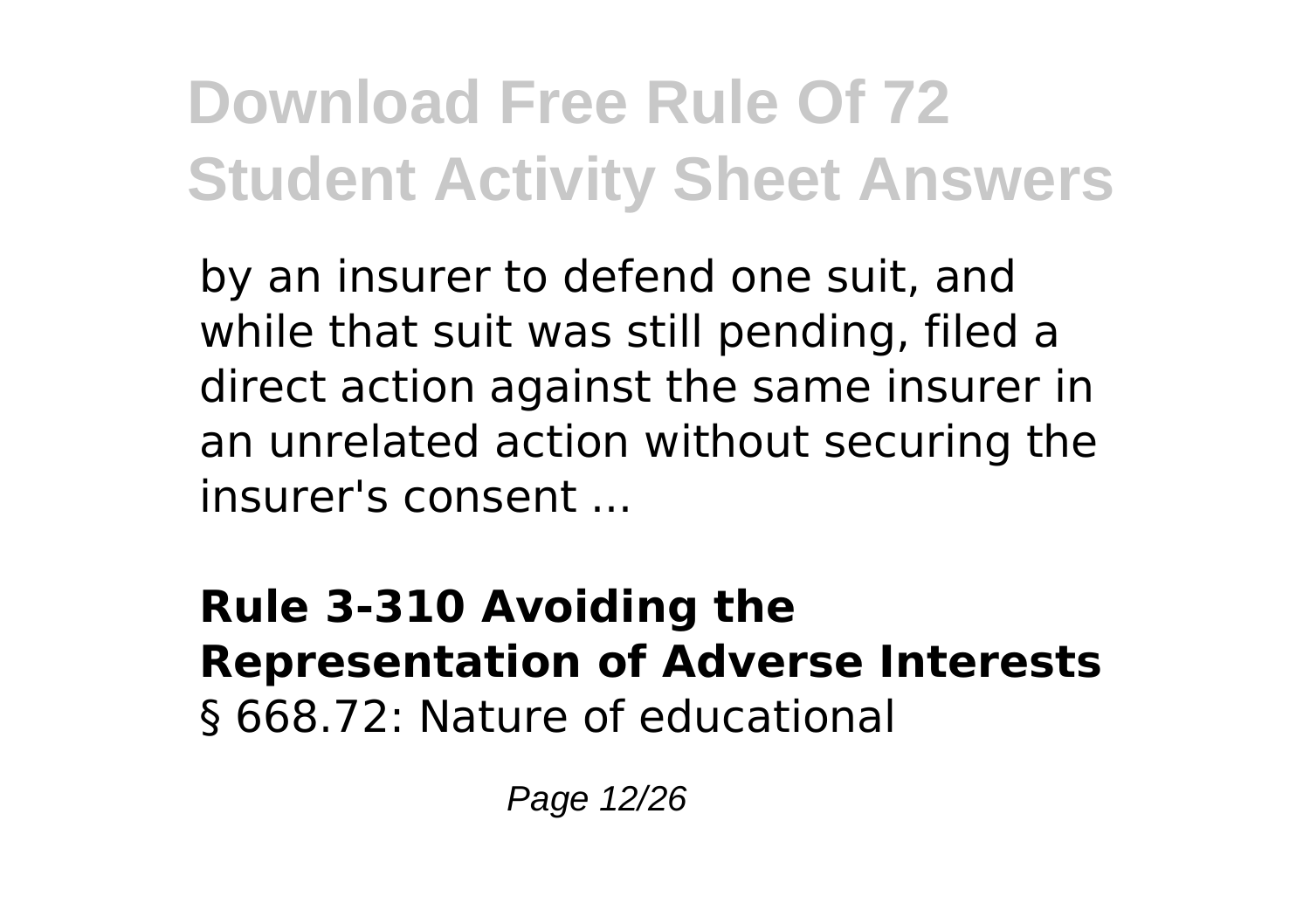program. § 668.73 ... This part establishes general rules that apply to an institution that participates in any student financial assistance program authorized by Title IV of the Higher Education Act of 1965, as amended (Title IV, HEA program). To the extent that an institution contracts with a thirdparty ...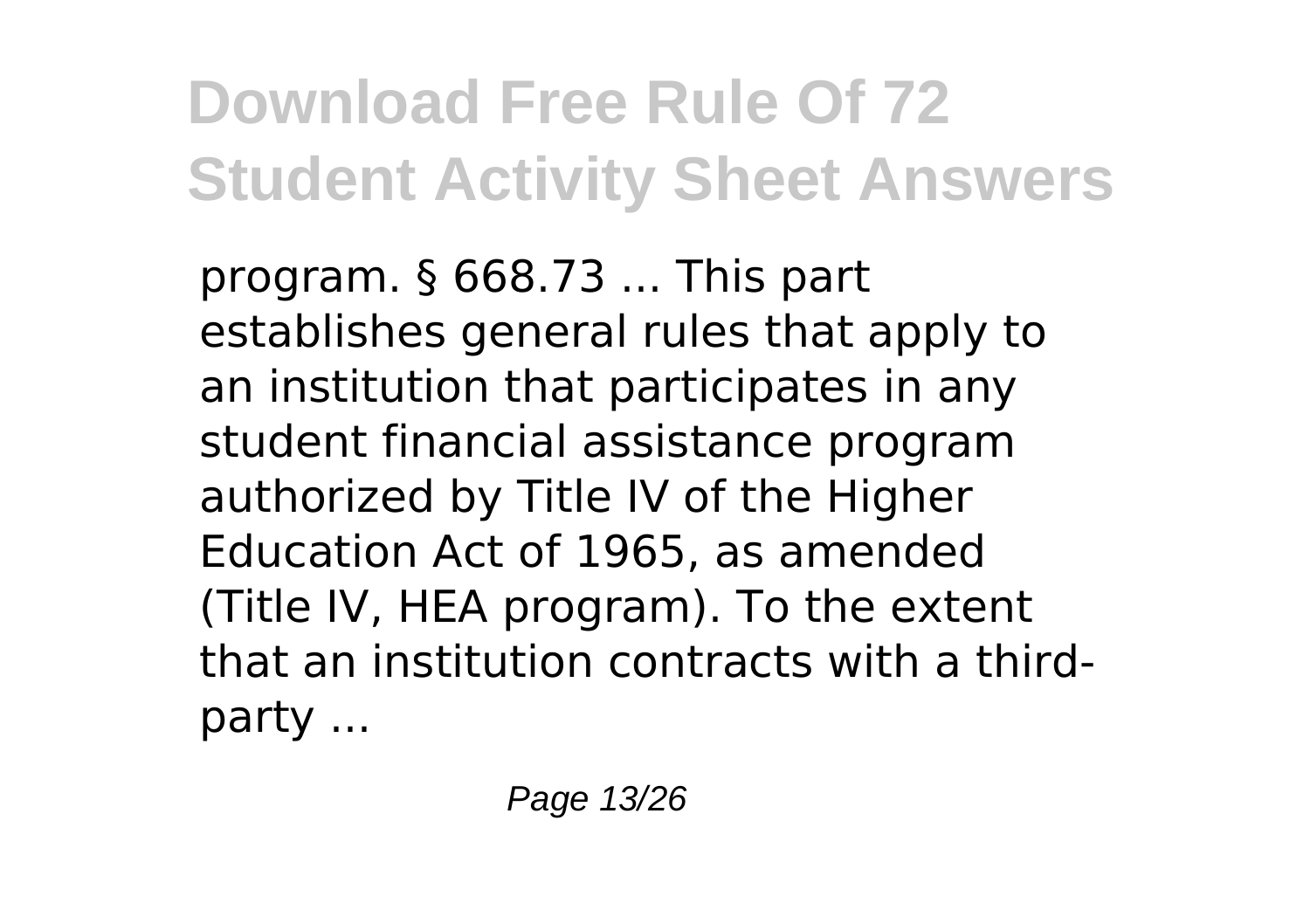### **eCFR :: 34 CFR Part 668 -- Student Assistance General Provisions**

The state's community college system is decentralized and the state chancellor's office has to rely on 72 brick and mortar districts and Calbright, the only online college, to get key information. ... Under the new rule, following a request for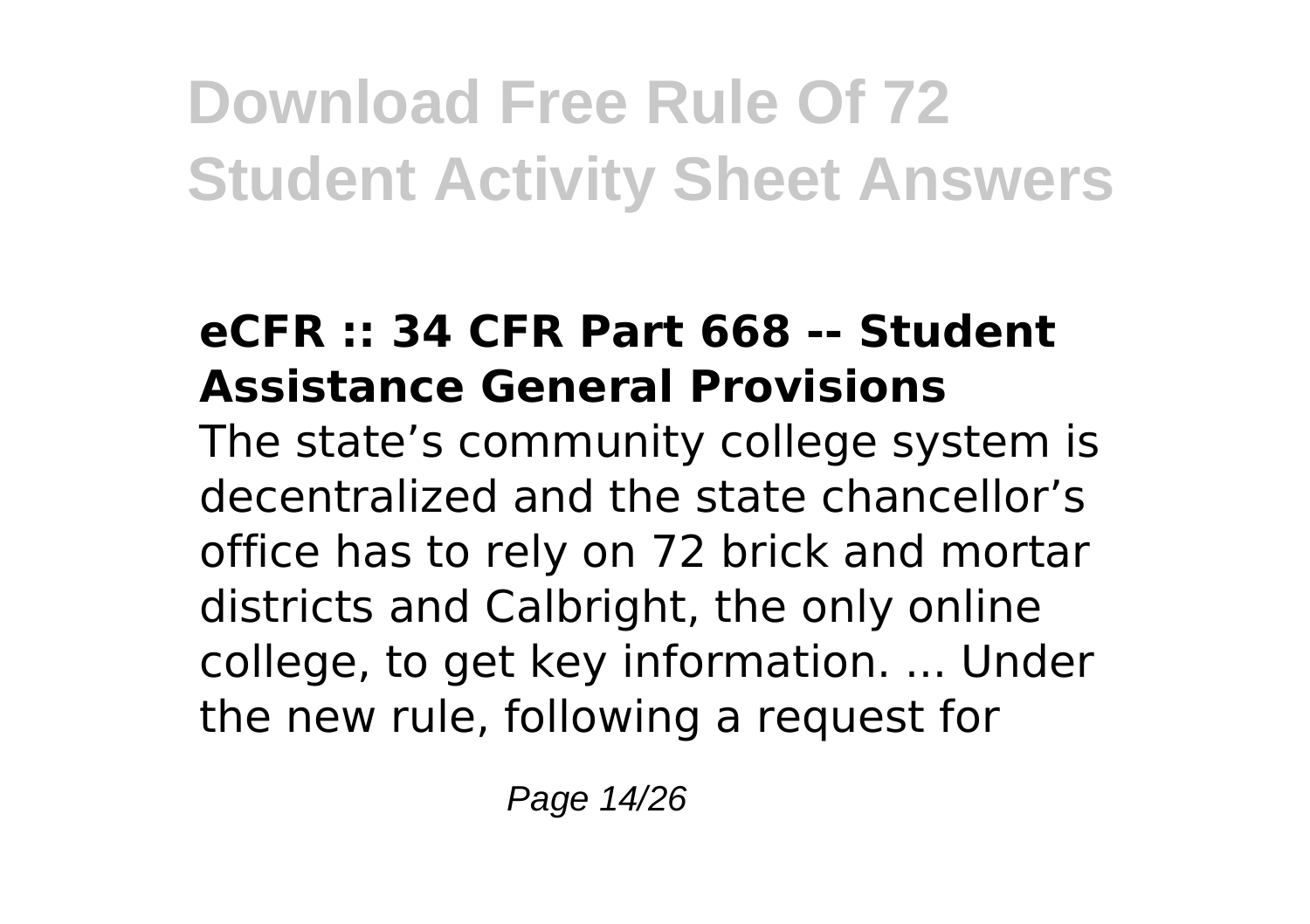data from the chancellor's office, colleges will have 10 days to either turn over the data or ...

### **Community colleges required to hand over data in timely manner under ...**

We would like to show you a description here but the site won't allow us.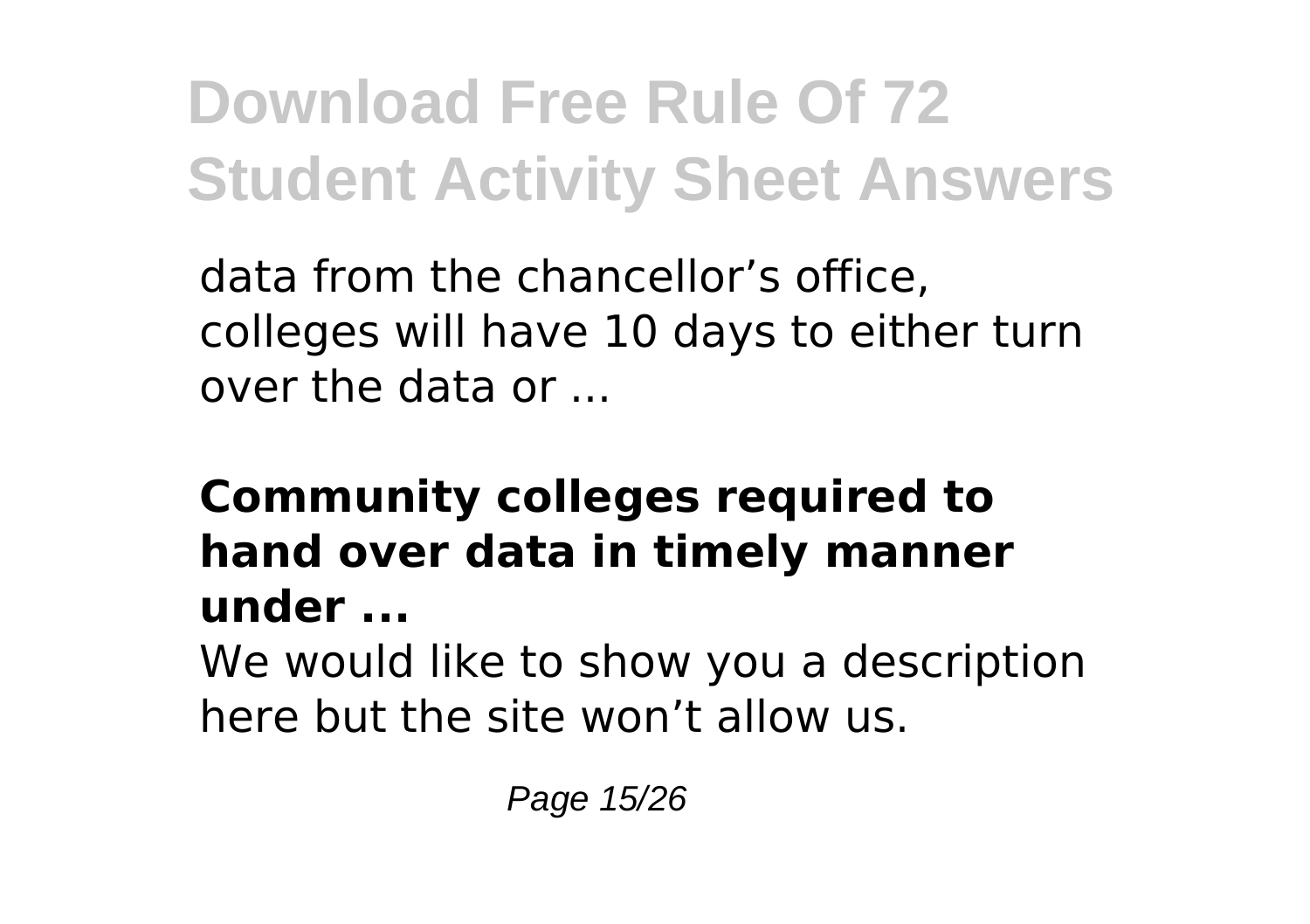#### **AAAS Home | American Association for the Advancement of Science**

The Association on Higher Education and Disability (AHEAD) presents the following conceptual framework to support appropriate practices in providing seamless access through equal treatment and the provision of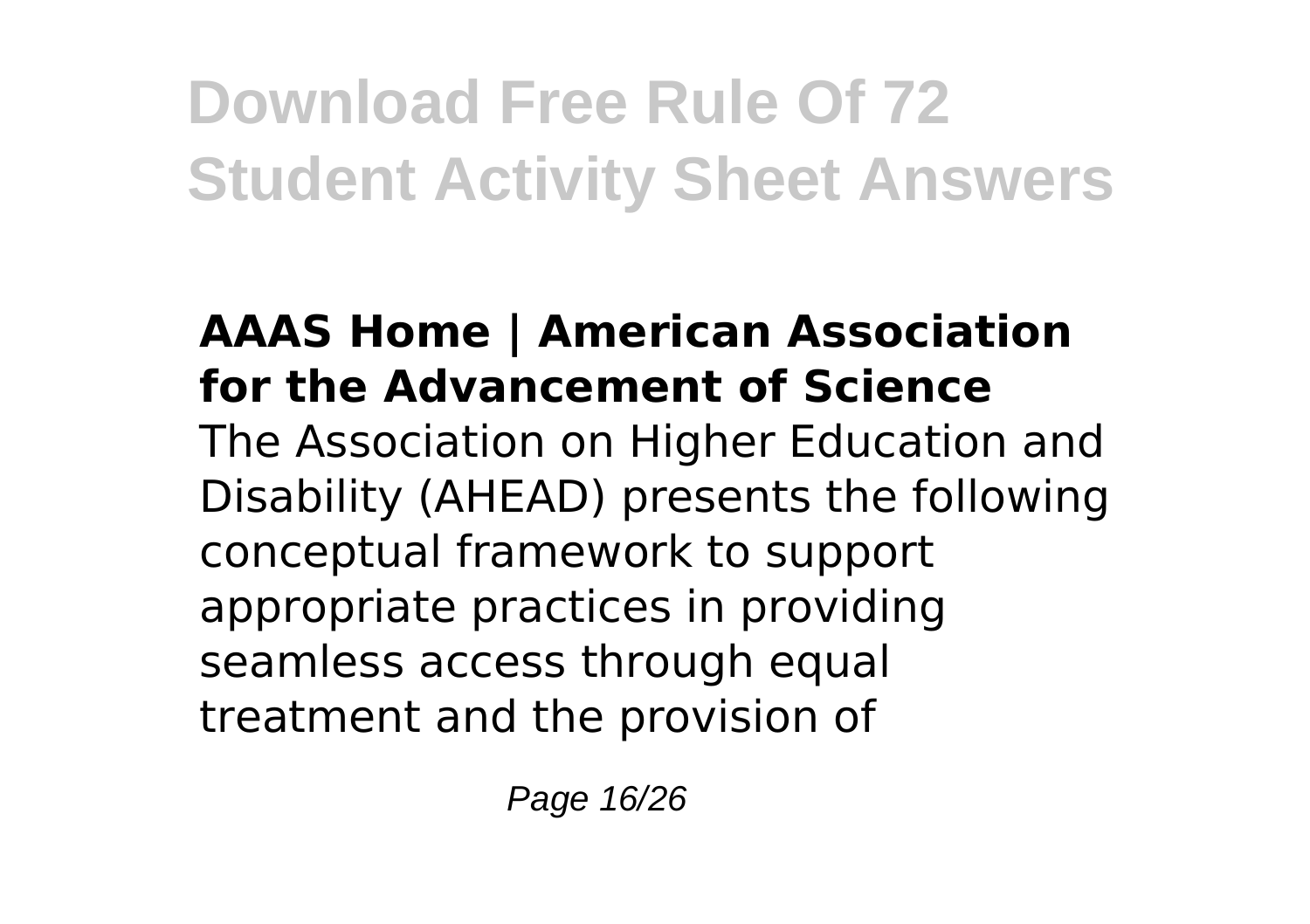accommodations i.This revised guidance is necessitated by changes in society's understanding of disability ii, the 2008 amendments to the Americans with Disabilities Act iii and the ...

**Supporting Accommodation Requests: Guidance on Documentation ... - AHEAD**

Page 17/26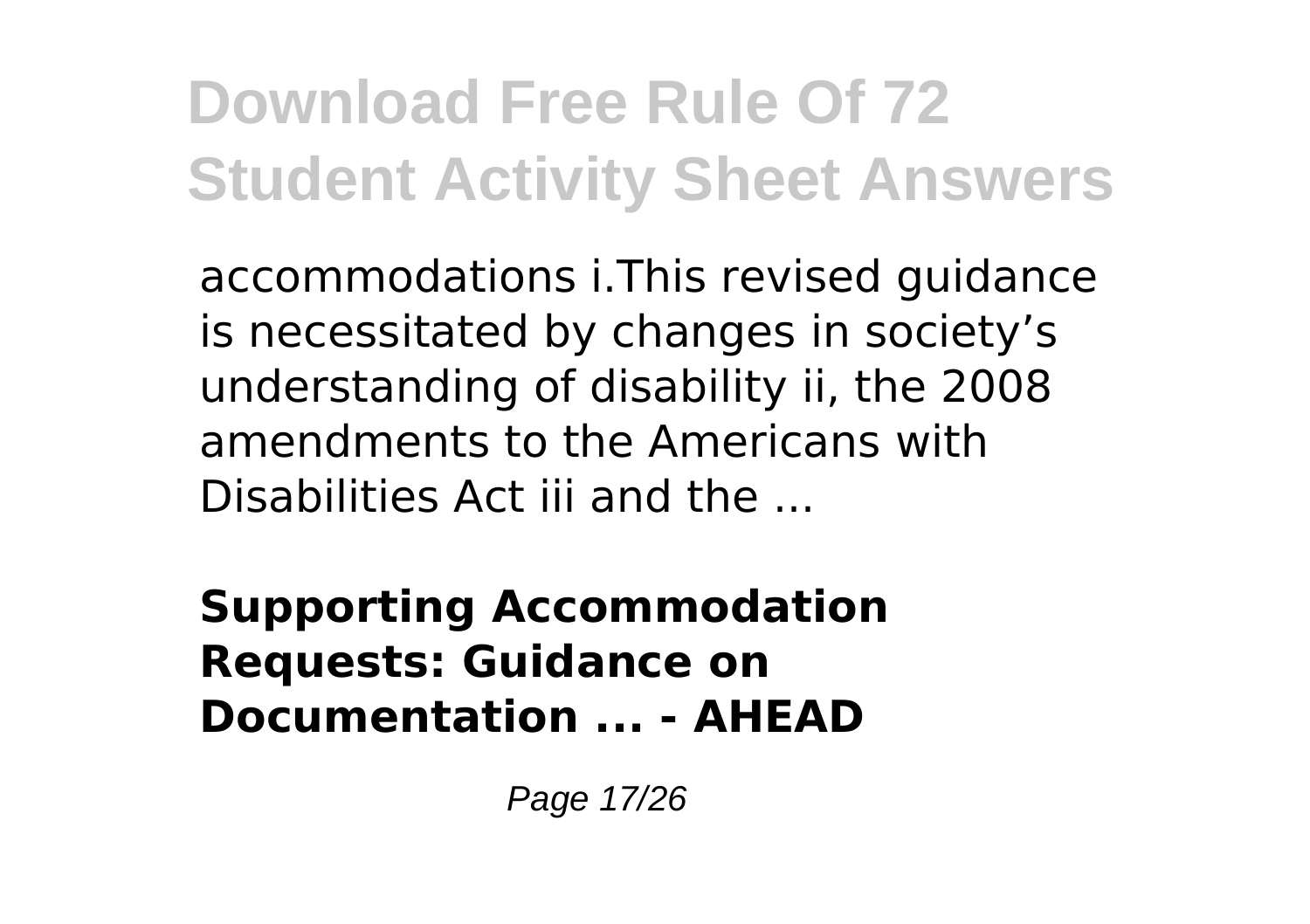Complaints by students or parents regarding unlawful discrimination or unlawful harassment shall follow the procedures of District Rule 5010.2. Student or parent complaints regarding sexual harassment shall follow the procedures of District Rule 5010.3.

#### **Millard South High School - Millard**

Page 18/26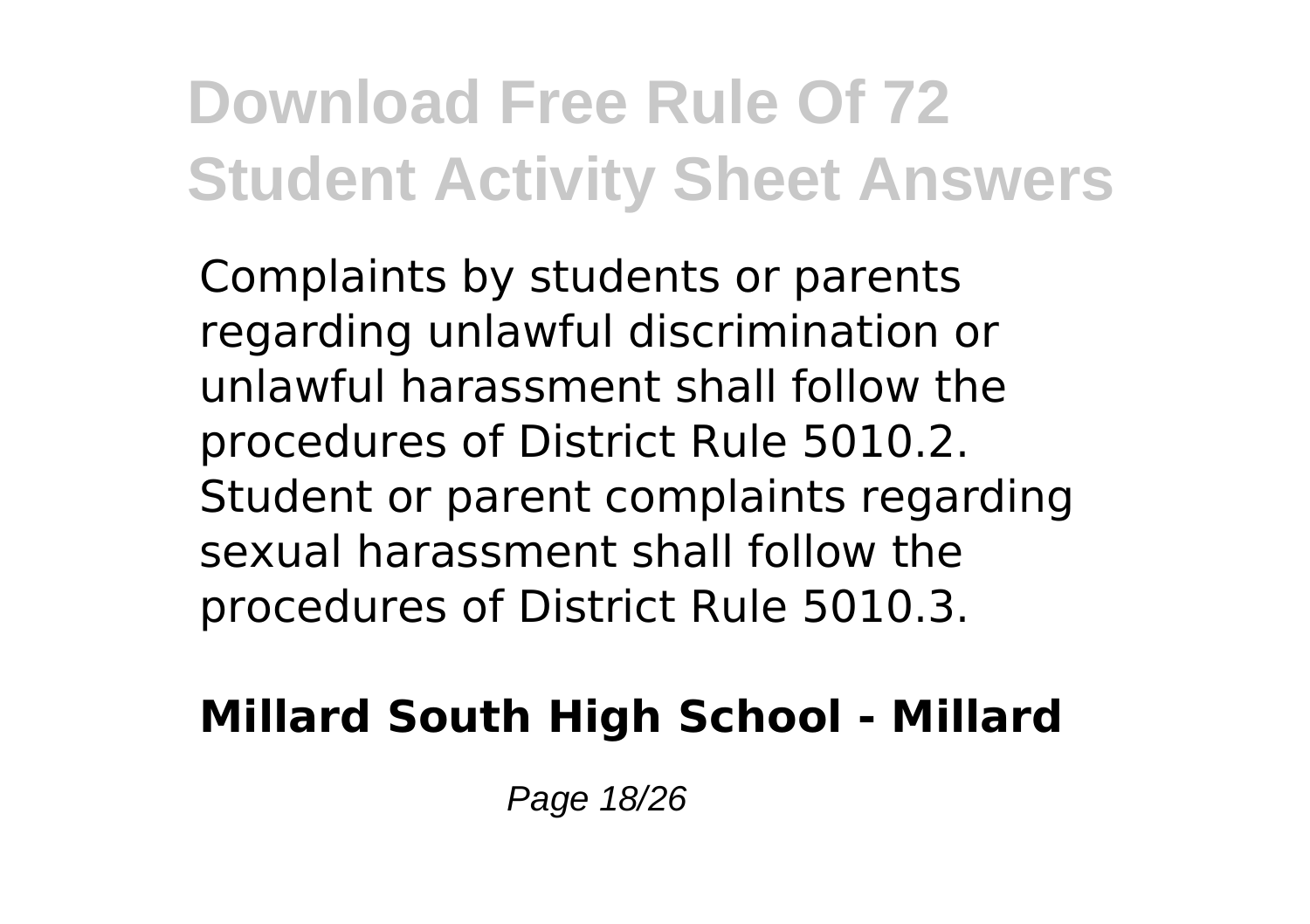#### **Public Schools**

activity and the organizations they represent . a . To promote humane treatment of animals . 6 . To increase and maintain interest of the high school student in rodeos and other functions of the nation . 7 . It is the intent of the National High School Rodeo Association to encourage any student to continue in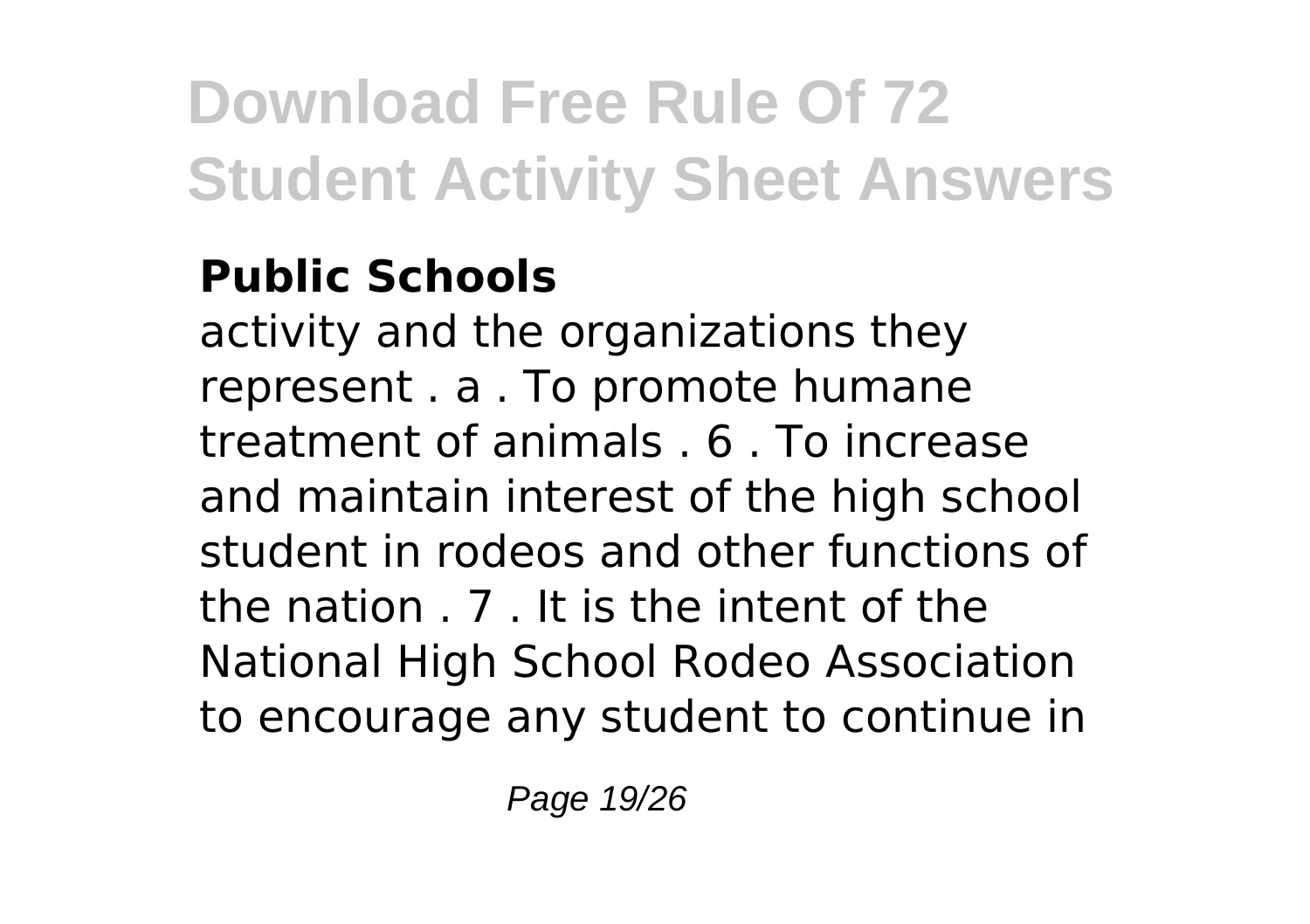school as a regularly enrolled

### **2020-2022 RULES, BY-LAWS & CONSTITUTION - NHSRA**

Types. An expression of consent is one that is clearly and unmistakably stated, rather than implied. It may be given in writing, by speech (orally), or nonverbally, e.g. by a clear gesture such as

Page 20/26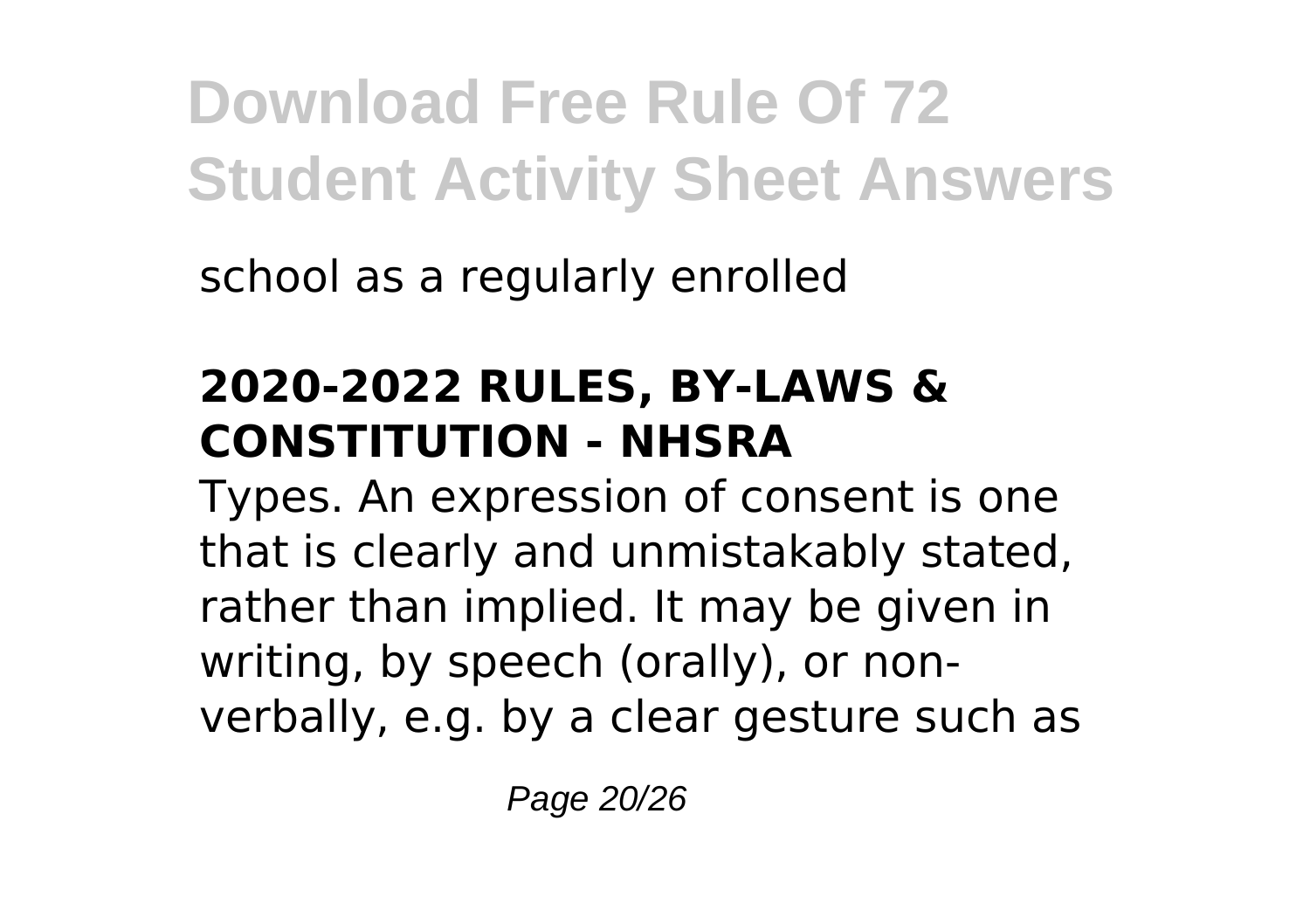a nod.Non-written express consent not evidenced by witnesses or an audio or video recording may be disputed if a party denies that it was given.; Implied consent is consent inferred from a person's ...

#### **Consent - Wikipedia**

Student-athletes: An exploration of

Page 21/26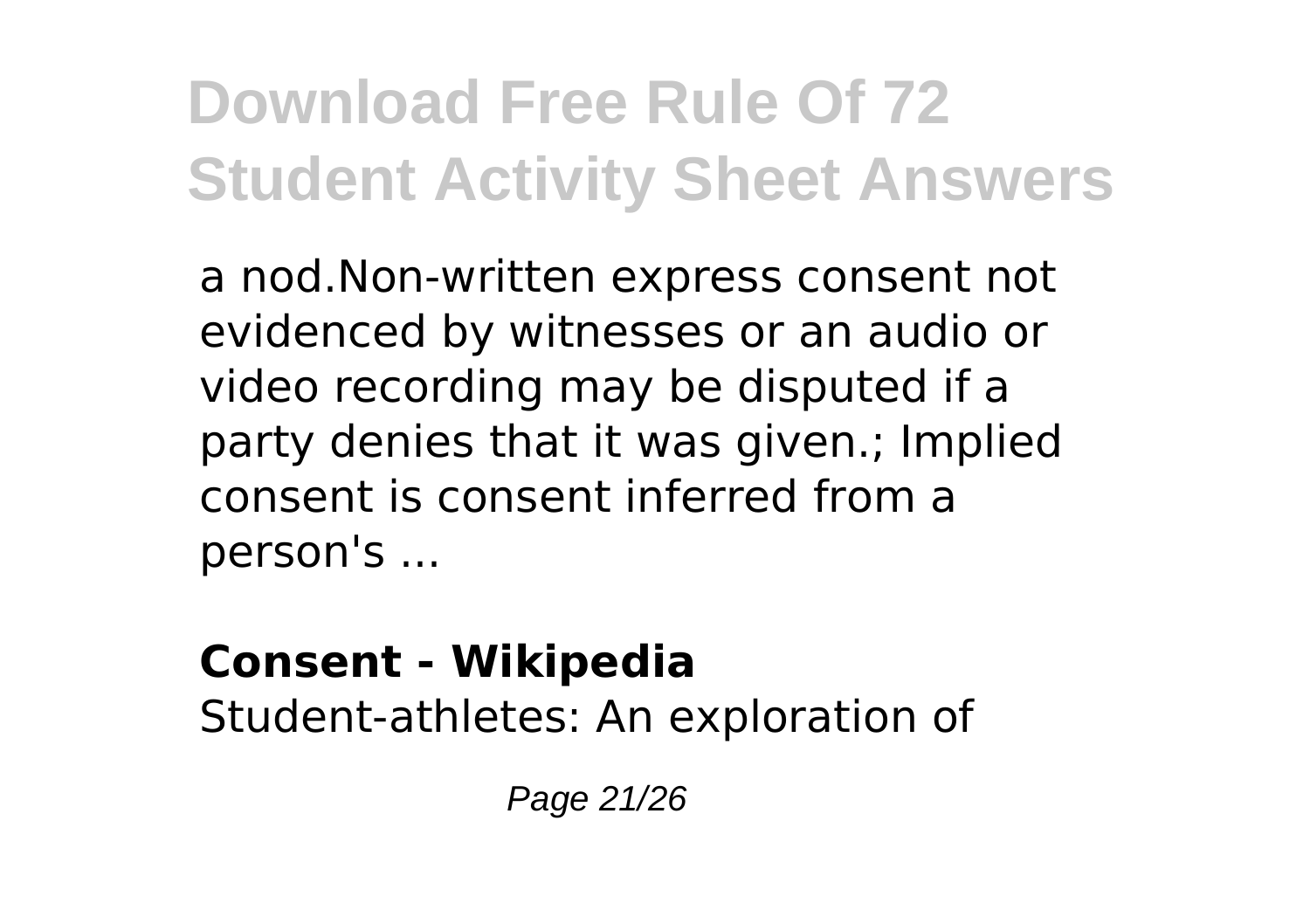subjective wellbeing.  $\dots$  (M = .72), while convergent validity had correlations of  $0.52$  to  $0.72$  (M =  $0.62$ ) and discriminant validity tests found all but one variable failed to reach statistical significance (12). ... They were noncompetitive, informal, rule-less; they emphasized physical activity rather than ...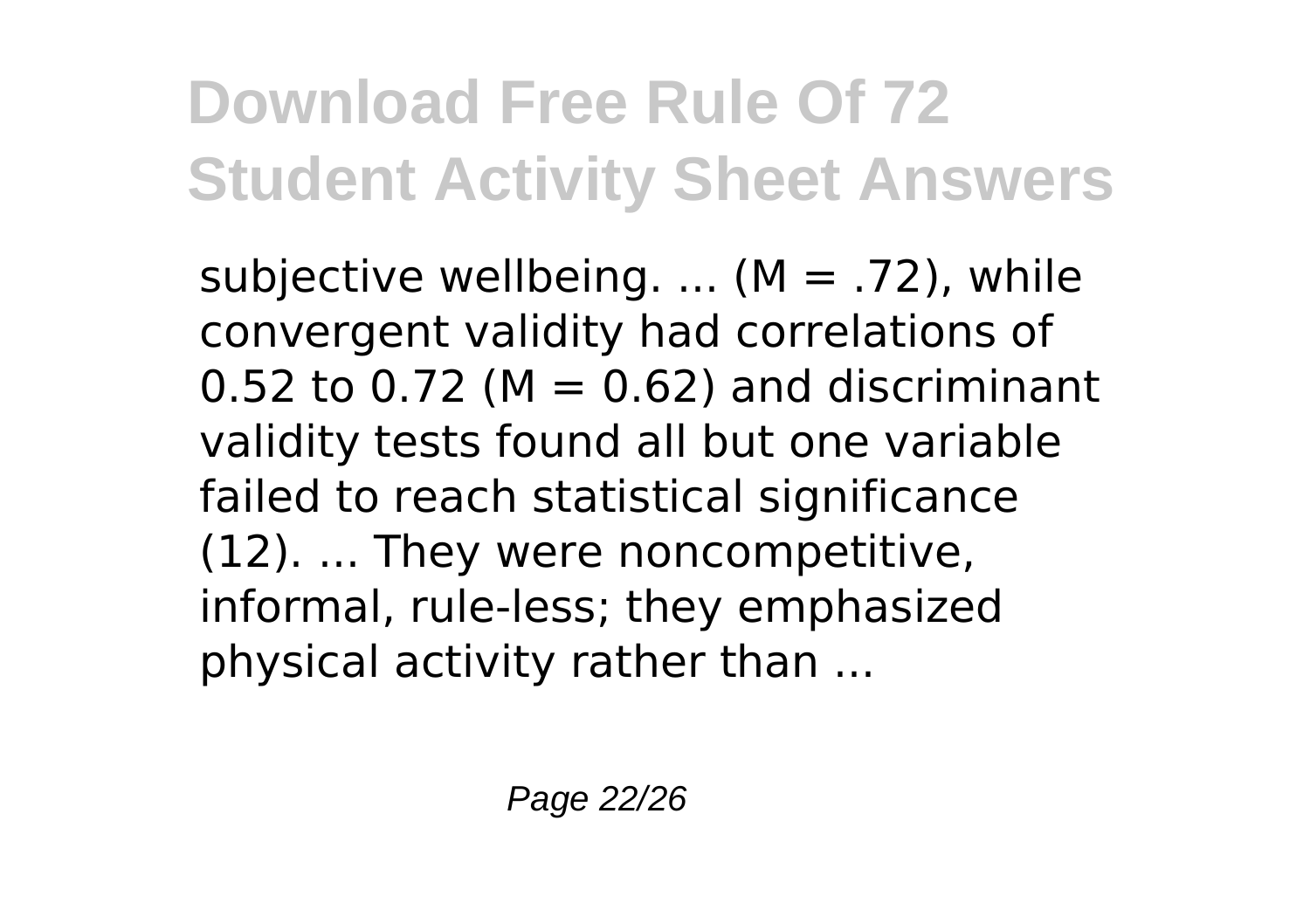#### **Student-Athletes: An exploration of subjective wellbeing**

Neofascist Minority Rule by the GOP Is Laying Waste to the United States. ... only 72.8 million voted for Republicans. ... Turkey, Egypt, the Philippines, Hungary, Venezuela and others become police states where dissent and political activity are not tolerated. We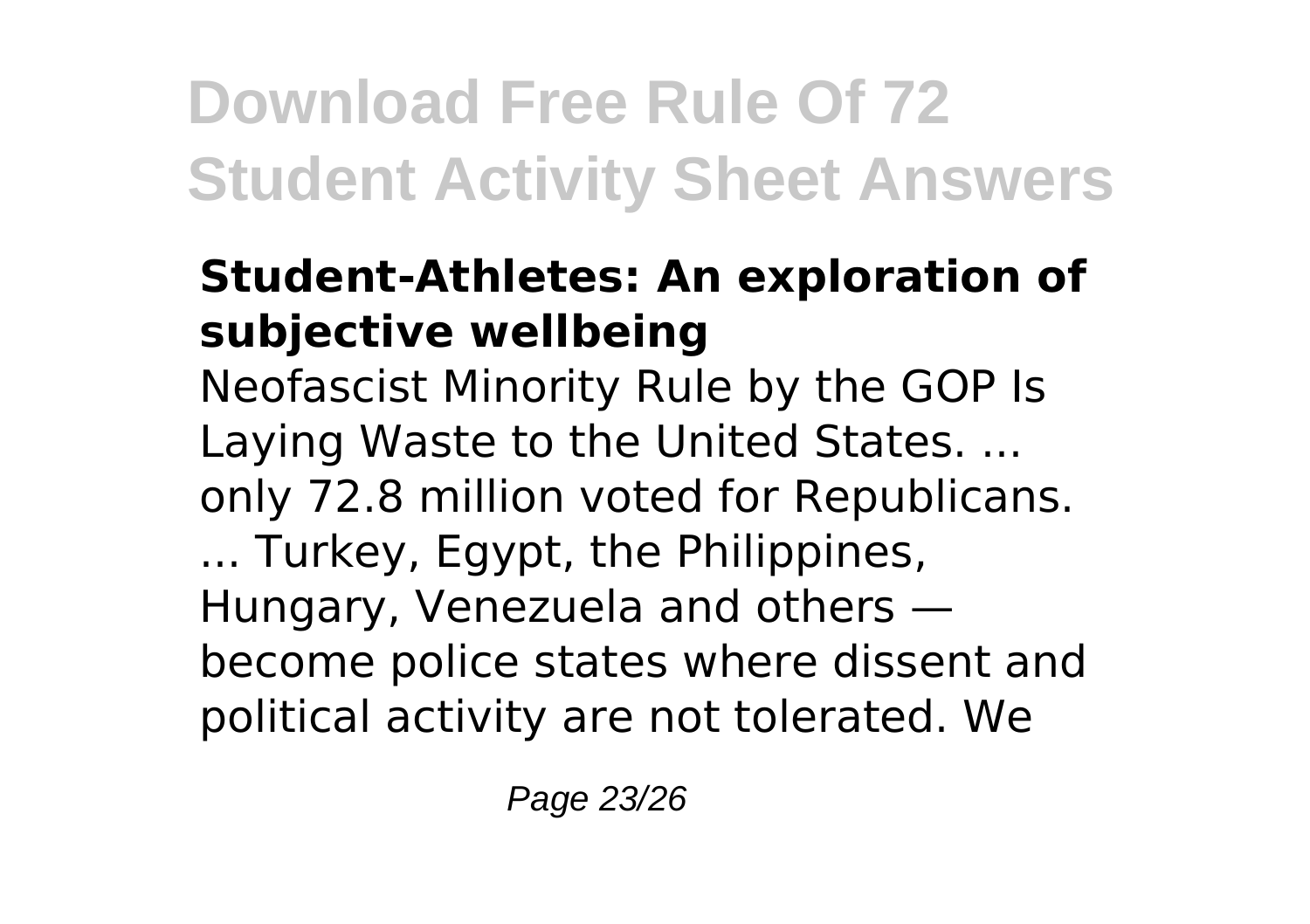saw Donald Trump, who lost the majority vote in 2016, try this when he ...

### **Opinion | Neofascist Minority Rule by the GOP Is Laying Waste to the**

**...**

The Bright Futures Scholarship Program is governed by the following statutes and rule. Florida Statutes s. 1009.53 – s.

Page 24/26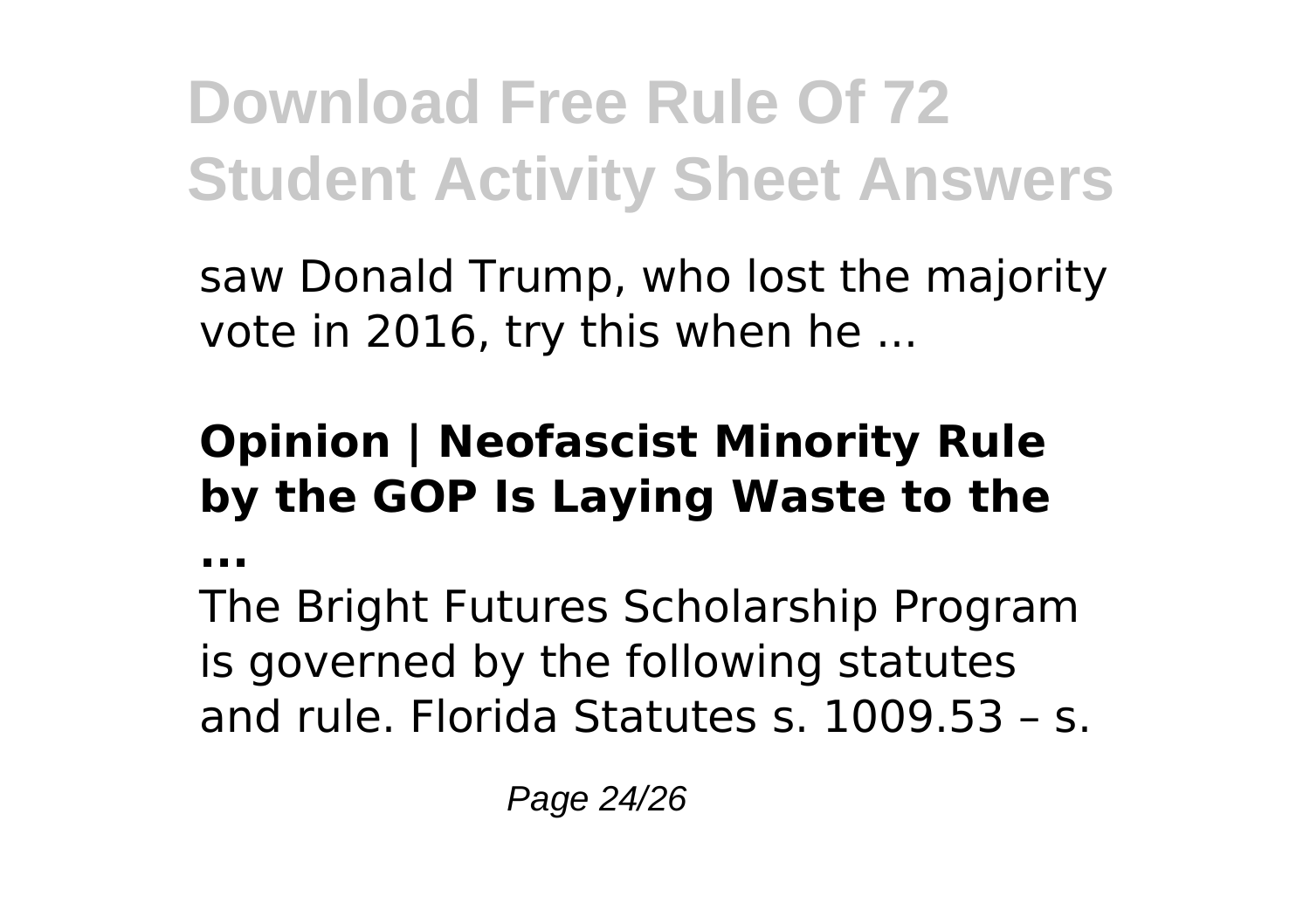1009.538 State Board of Education Rule 6A-20.028. These requirements are subject to change with each legislative session .

Copyright code: [d41d8cd98f00b204e9800998ecf8427e.](/sitemap.xml)

Page 25/26